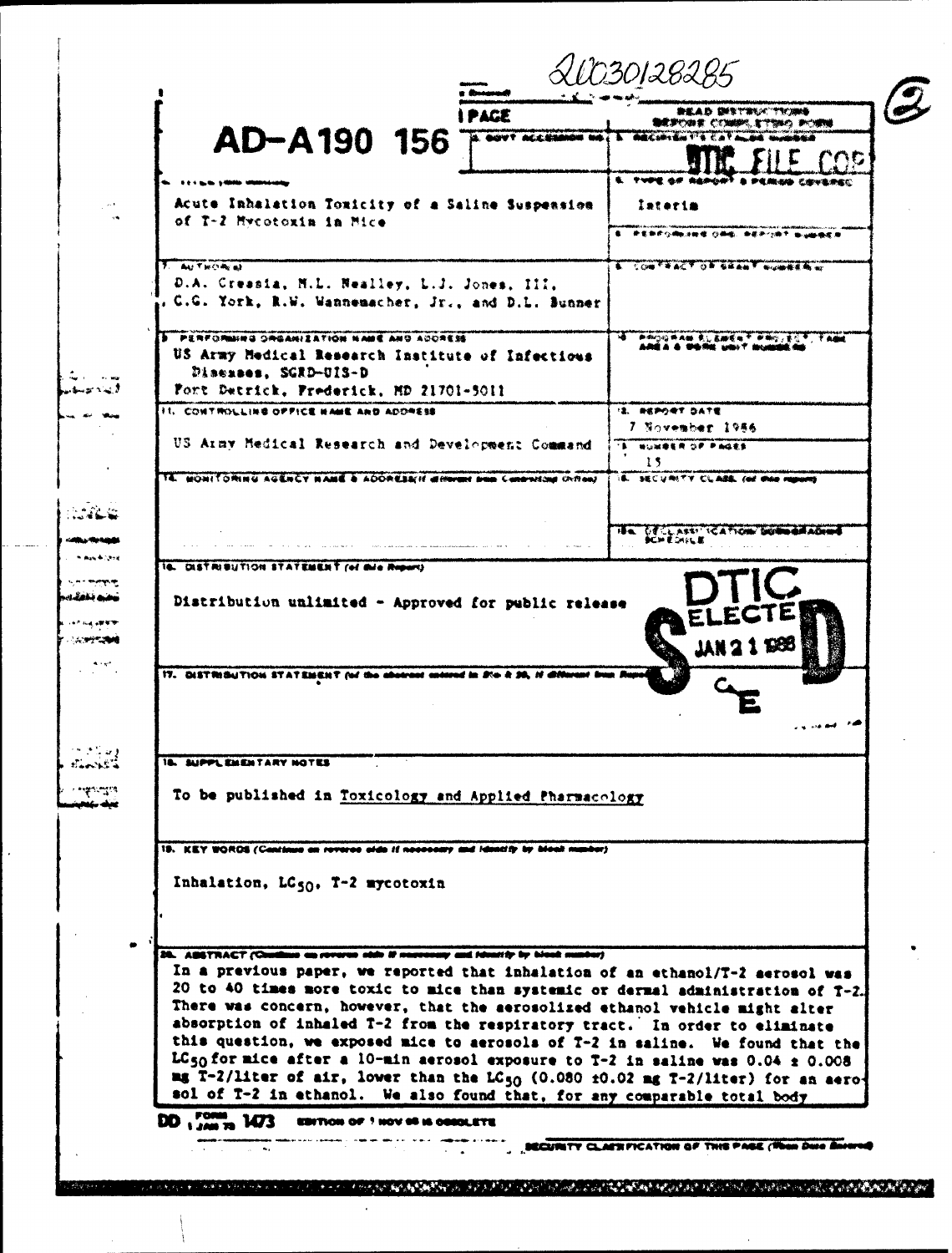

an a the conduction of the state and the state of the state of the state of the state of the state of the state of the state of the state of the state of the state of the state of the state of the state of the state of the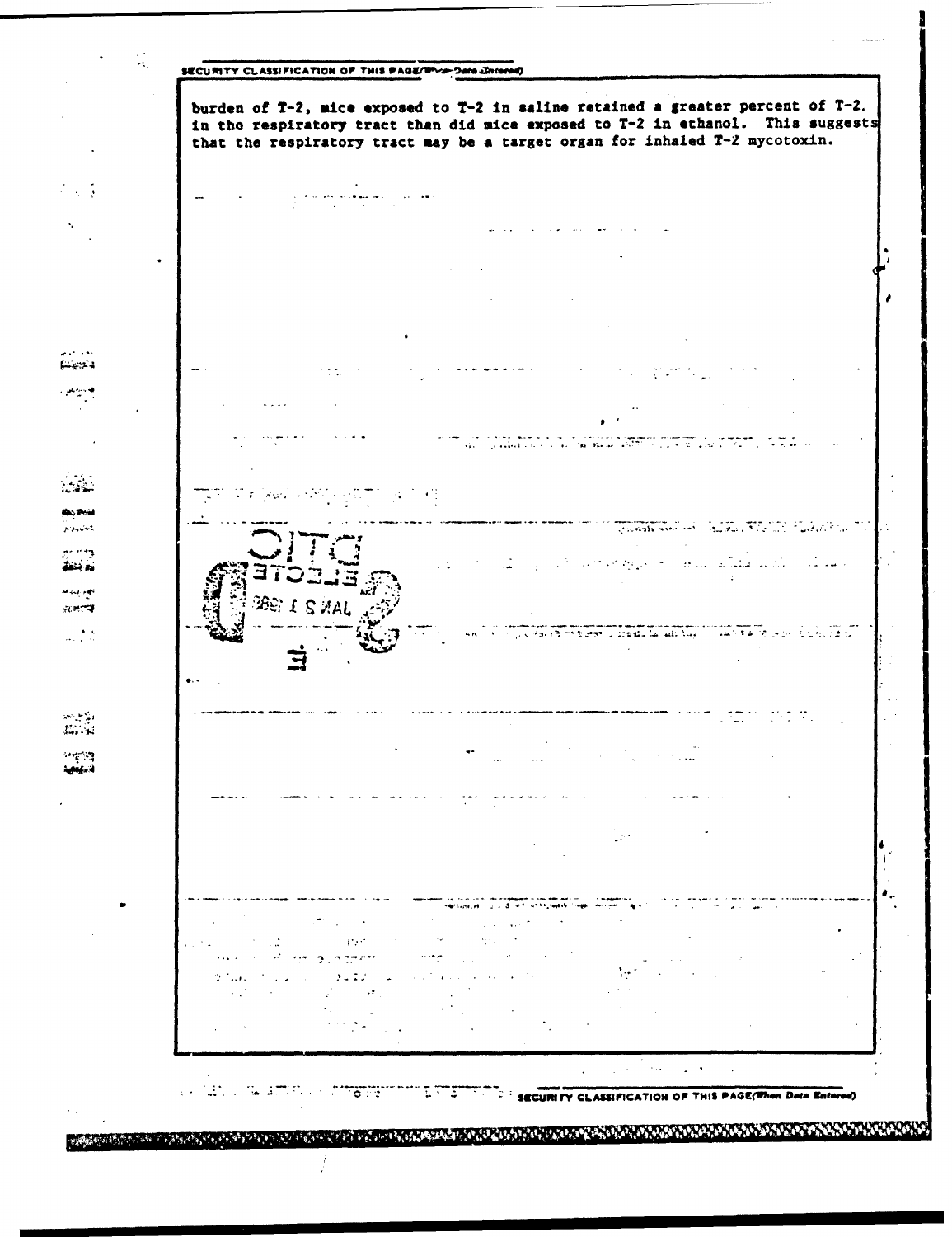Acute Inhatation Tonicity of a Saline Suspension of T-2 Mycotosin in Mice<sup>1.2</sup>

D. A. CREASLA, M. L. MEALLET, L. J. JONES, III C. C. TORE, R. W. WANNEMACKER, Jr., AND D. L. BUNNER

Divisions of Pathophysiology and Airborne Diseases United States Army Medical Research Institute of Infectious Diseases Fort Detrick, Prederick, ND 21701-5011

### Banning Title: IMMALATION TOXICITY OF T-2 TOXIN SUSPENSION

Accession Per **BTIS CRAAI** DIIC TAB

Unannevnered Justifieation

Distribution/

Availability Codes Avail and/ar Spocial

Iy.

DLat

پسر<br>د نه

|  | Corresponding Author: D. A. Creasia, Ph.D. |
|--|--------------------------------------------|
|  | Pathophysiology Division                   |
|  | USAMEIIC, Fort Detrick                     |
|  | Frederick, MD 21701-5011                   |

Telephone:

تعرضي ويتلاومهم الراد

الماري والجوام

 $(301)663 - 7181$ 

A San Andrew South Andrew March 2005 And the Company of the Company of the Company of the Company of the Company of the Company of the Company of the Company of the Company of the Company of the Company of the Company of t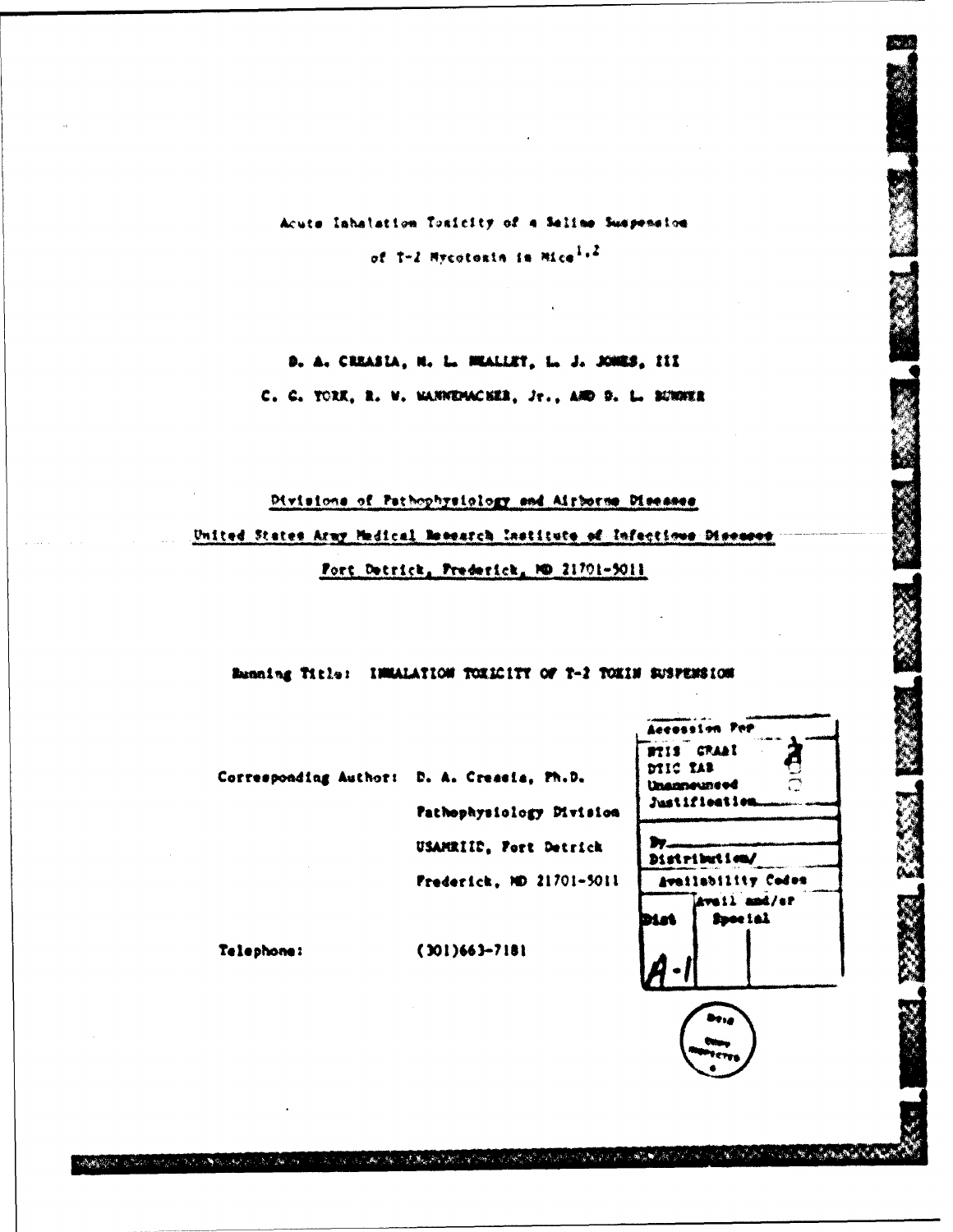, **p.** Acute Iahalation Toxicity of a Saline Suspension of T-2 Mycotoxin in Mice. CREASIA, D.A, NEALLEY, M.L., JONES, **L.J.,** III, YORK, C.G., WANNEMACHER, R.L., JR., AND BUNNER, D.L. (1986). Toxicol. Appl. Pharmacol. , - . In a previous paper (Creasia et al., 1986), we reported that inhalation of an eLhanol/T-2 aerosol **was** 20 to 40 times more toxic to mice than systemic or dermal administration of T-2. There was concern, however, that the aeroso**lized** ethanol vehicle might alter absorption of inhaled T-2 from the respiratory tract. **In** order to eliminate this question, we exposed mice to aerosols of T-2 in saline. We found that the LC<sub>50</sub> for mice after a 10-min aerosol exposure to  $T-2$  in saline was  $0.04$ )  $\pm$  0.008  $mg$   $T-2/l$ iter of air, lower than the LC<sub>50</sub> (0.080  $\pm$  0.02 mg T-2/liter) for an aerosol of T-2 in ethanol. We also found that, for any comparable total body burden of T-2, mice exposed to T-2 in saline retained **a** greater percent of T-2 in the respiratory tract than did **nice** exposed to T-2 in ethanol. This suggesto that the respiratory tract **may hermannity**  $\pi$ , AND BURNER, D.L. (1986). <u>Toxicol. Appl. Pharmacol.</u><br> **a** previous paper (Creasia et al., 1986), we reported that inhalation of an<br>
chanol/T-2 aerosol was 20 to 40 times sore toxic to mice than systemic

2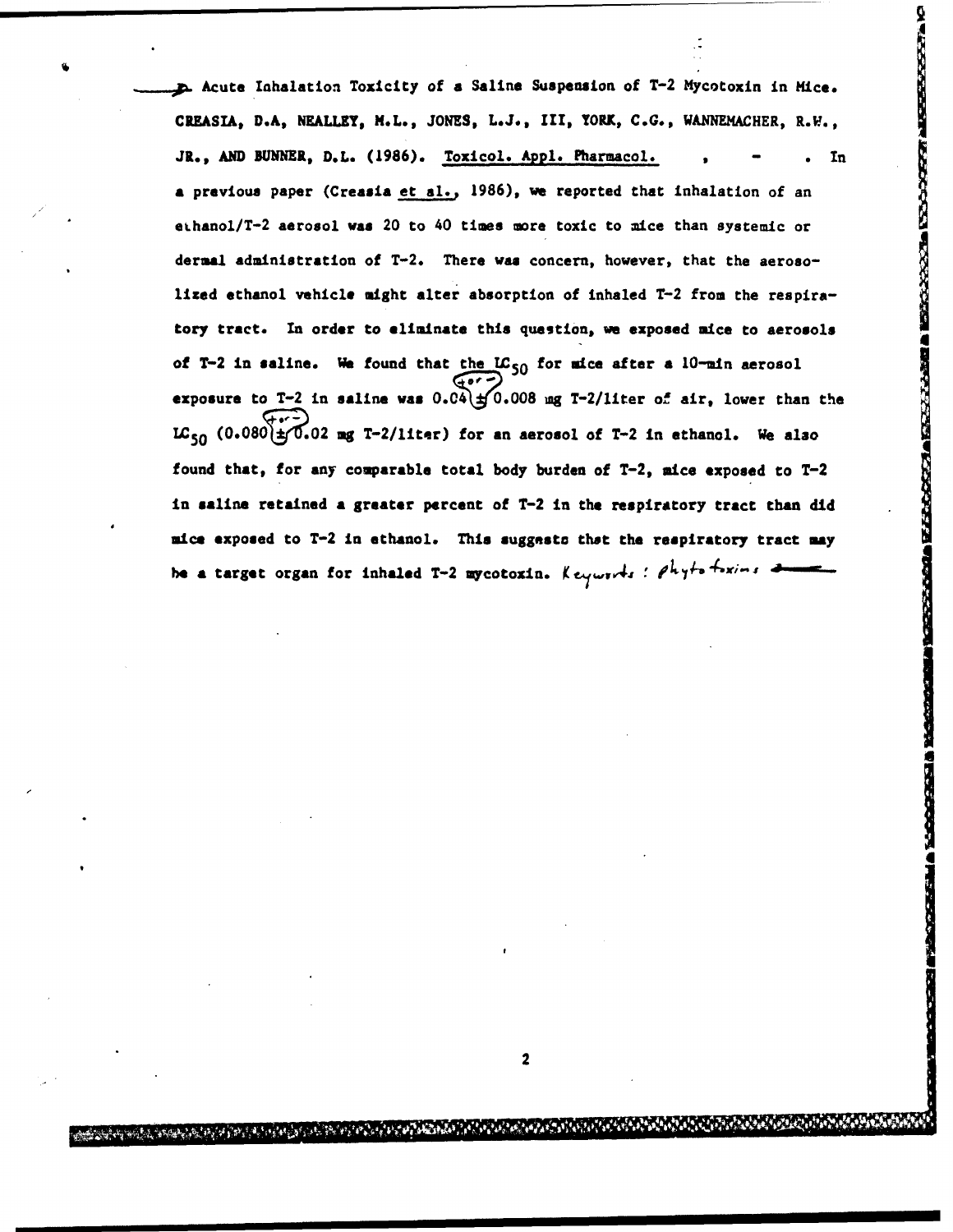The chemistry and exatemic toxicity of T-2 and related trichochecemes in a variety of laboratory and farm animals is well documented and has been extenaively reviewed. (Bemburg and Strong, 1971; Umne, 1977; Umne, 1980s. 1930b; Ceno, 1983; Committee on Protection Againet Trichothecens Wroccarise,  $1383$ .

The report by the Committee on Protection Against Trichothecess Mycotoxine (1983) noted the lack of inhalation exposure studies and recommended that the inhalation texicity of trichotherenes be studied. Pollowing that recommendation, this laboratory began a series of T-2 merosol-exposure studies designed to elucidate the acute inhalation toxicity of T-2 toxis. Prestowe work from this laboratory (Creasis et sl., 1986), showed that inhalation of an aerosol of T-2 in ethanol was at least 10 times more toxic to aice than symtenic administration and at least 20 times more toxic than dermel application of T-2. Nowever, there was concern that ethenol, the T-2 serosol webicle, might alter the translocation of T-2 from the respiratory tract to other vital organs, which would produce systemic rather than local respiratory temicity. Since T-2 is only alightly soluble in aqueous media, we developed the mathedology for generating aerosols of T-2 toxin as a suspension in physiological saline, which eliminated the ethanol vehicle. In this paper we report the results of experiments in which mice were exposed to aerosole of T-2 in saline.

 $\mathbf{1}$ 

A BARA A SAN SAN SAN SAN SAN SAN SAN SA

يحواله للاستعمال المعاشرة المتعاري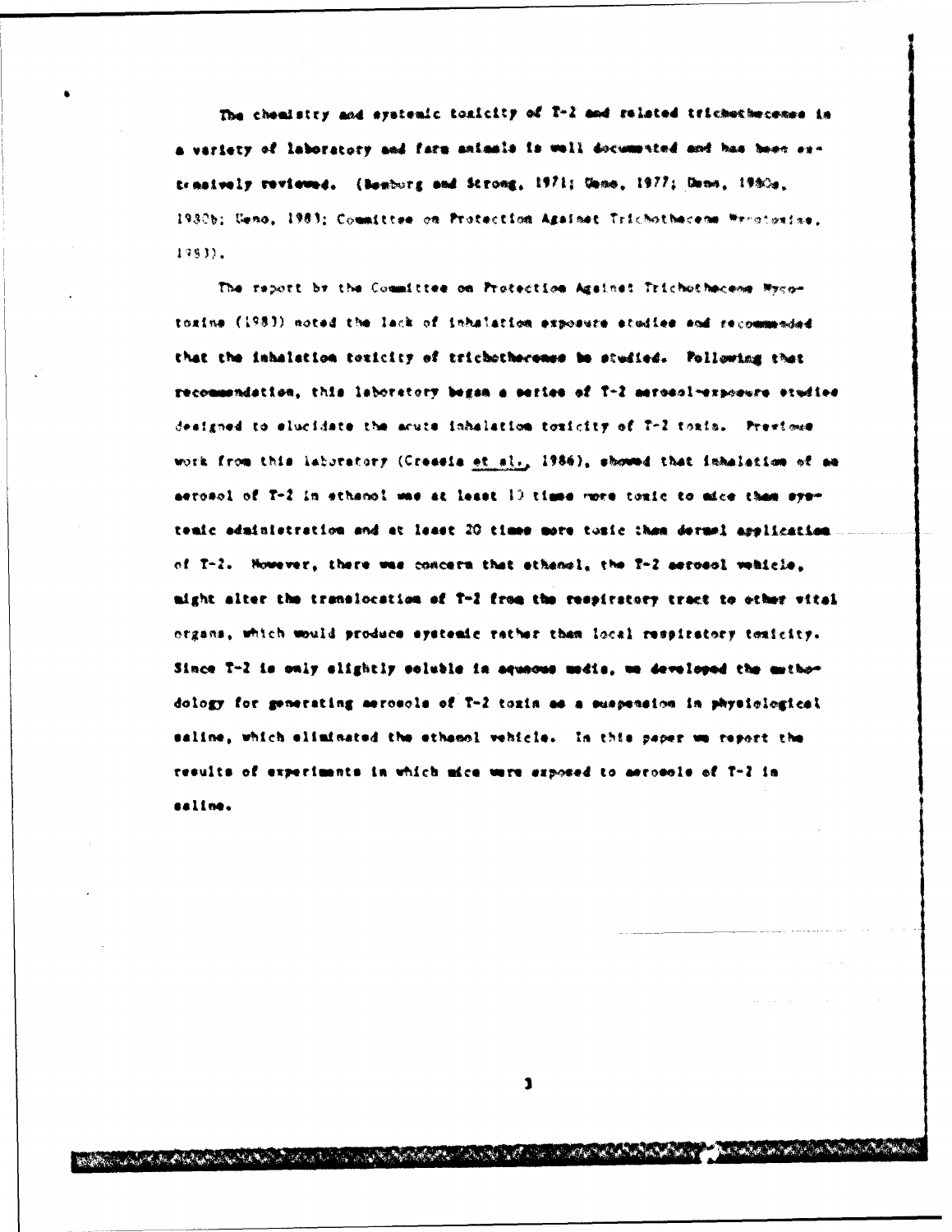**METHODS** 

Animals. Male Swiss ICR 5-week-old mice, were obtained from the Walter Reed Army Institute of Resea. (Bethesda, MD) animal breeding colony and held for I to 2 weeks for observation before being used in this study. All mice were held five per open-bottom polycarbonate cage, with free access to food (NIH formula 07) and water. Mice were held in rooms maintained at 750F, **50% relative** humidity, and air flow was 12 room air changes per hr. Animals used in this study had an average body weight of 30 **gus.**

Chemicals. Purified (>99%) T-2 m'cotoxin was obtained from Mycolabs Inc., Chesterfield, Mo., **as a** white cryctalline powder. Purity was confirmed to be >99Z by both high-pressure liquid chromatography and gas chromatography-mass spectrometry analyses. Synthetic [3H]T-2 (specific activity II Ci/maol; **1-I** µmole/ml) dissolved in ethanol (ETOH) was obtained from Amersham International, AmershAm U.K., for use **as a** tracer.

Aerosol Exposure. The inhalation chamber was designed for nose-only exposure. Basically, aerosol exposure was accczplished by placing mice in an open-ended, cone-shaped holder with only their noses protruding into a 1.5 liter aerosol chamber. The chamber was operated dynamically at 2.2 liters/min. Test aerosols were generated by atoaizing cold saline suspensions of T-2 mycotoxin with a Lovelace nebulizer (Intox Products, Albuquerque, N.M.) operated at 2.2 liters/min (Mercer et al., 1968). Saline suspensions of T-2 were prepared by gently grinding weighed quantities of crystalline T-2 in measured volumes of cold, physiological saline in a tissue homogenizer with **a**

4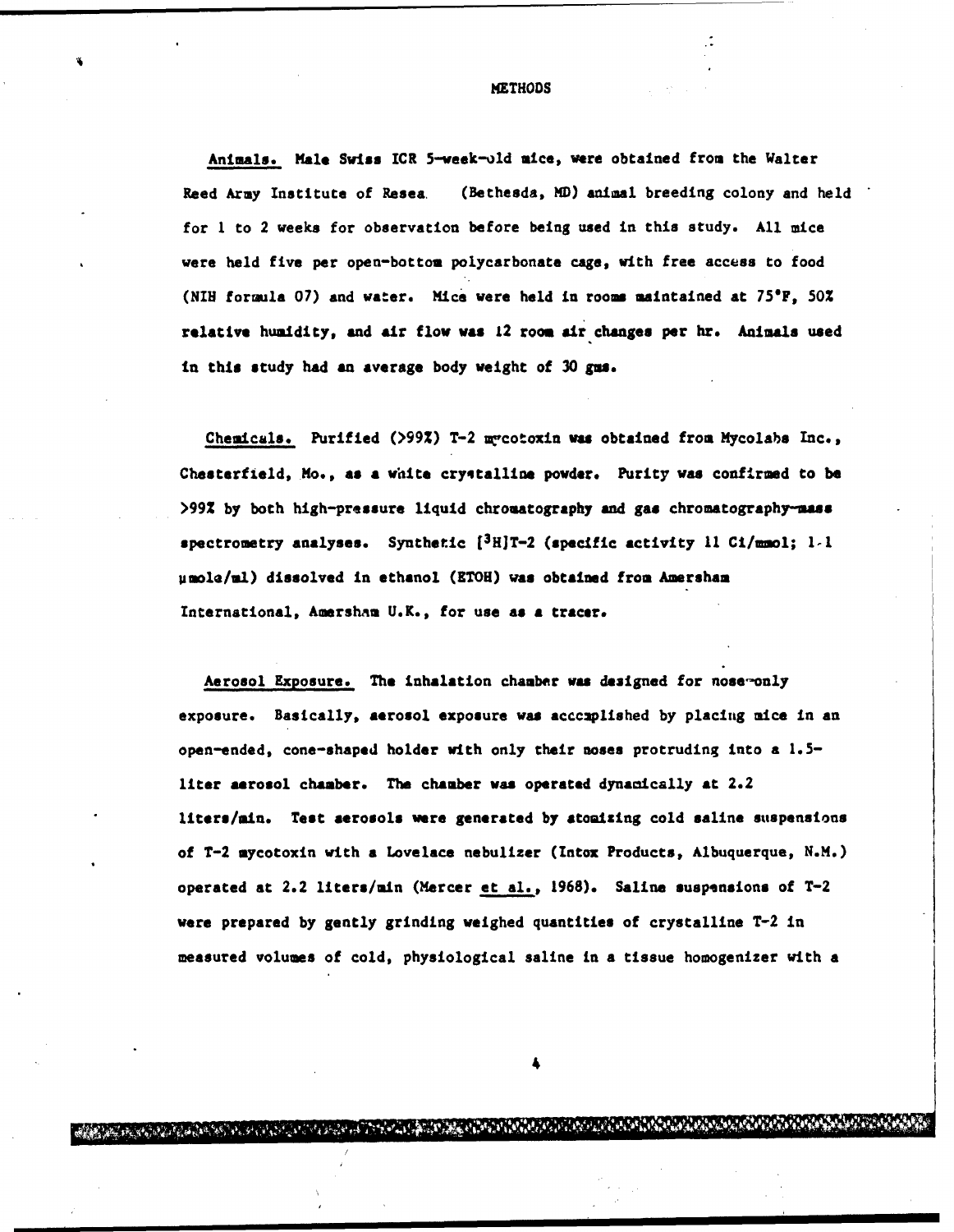stated clearance (0.12 to 0.15 **us)** between **wall** and pestle (Thomas Scientific, **Philadelphia, Pa).** Prior to **preparation** of the T-2 suspension, 50 ul of [ <sup>3</sup> HiT-2 **in** ethanol **was** added to the crystalline T-2 **as a** tracer for aerosol **mass** concentration measurements, and 0.5 **al** of the **same** solution **was** \*dded as **a** tracer for T-2 deposition and retention studies in mice exposed to the T-2 aerosol. The ethanol solution of  $[3H]T-2$  was the oughly mixed with the dry, unlabeled T-2 **(S0** mg) and the residual ethanol wac allowed to evaporate overnight at **room** temperature before homogenizing the T-ý in cold saline. The **msos** concentration of the T-2 aerosol **was** varied by atomizing different concentrations of the T-2 saline suspensions and  $[{^3H}]T-2$  was measured by scintillation counting (Beckman L55800 Scintillation Counter, 3eckman Instruments, Inc., Irvine, Calif.). Samples for aerosol mass concentration measurements were obtained from 1.0-liter **samples** takn on fiberglass filters (Geluan Scientific Inc., Ann Arbor, Mich.). The range of the aerosol **mas** concentrations used in this study was **1.5** to 0.002 **ug** T-2/liter air. Aerosol particle size was determined for each aerosol concentration with a Meicer type (Mercer et al., 1962) cascade impactor (Intox Products, Albuquerque, N.M.), operated at  $100 \text{ cm}^3/\text{min}$ . The average aerodynamic median diameter of the aerosol particle# was **0.6** us with **a og** of **1.5** to 2.2. The aerosol remained **as** spherical liquid droplets as observed under the light microscope, indicating that the "T-2 aerosol" in this study was In actuality an aerosol of **a** saline suspension of T-2 and not dry T-2. All aerosol exposures were 10 min. Animals ware observed at least twice daily for 2 weeks post-exposure but only those animals dying within 24 hrs post-exposure were included in the data to determine the 24 hr LC<sub>50</sub>. The slope of the concentration-response lines were analyzed by probit analysis to calculate the  $LC_{50}$ s (finney 1977).

**BEIGHT** 

**5**

**CONTRACTOR AND CONTRACTOR**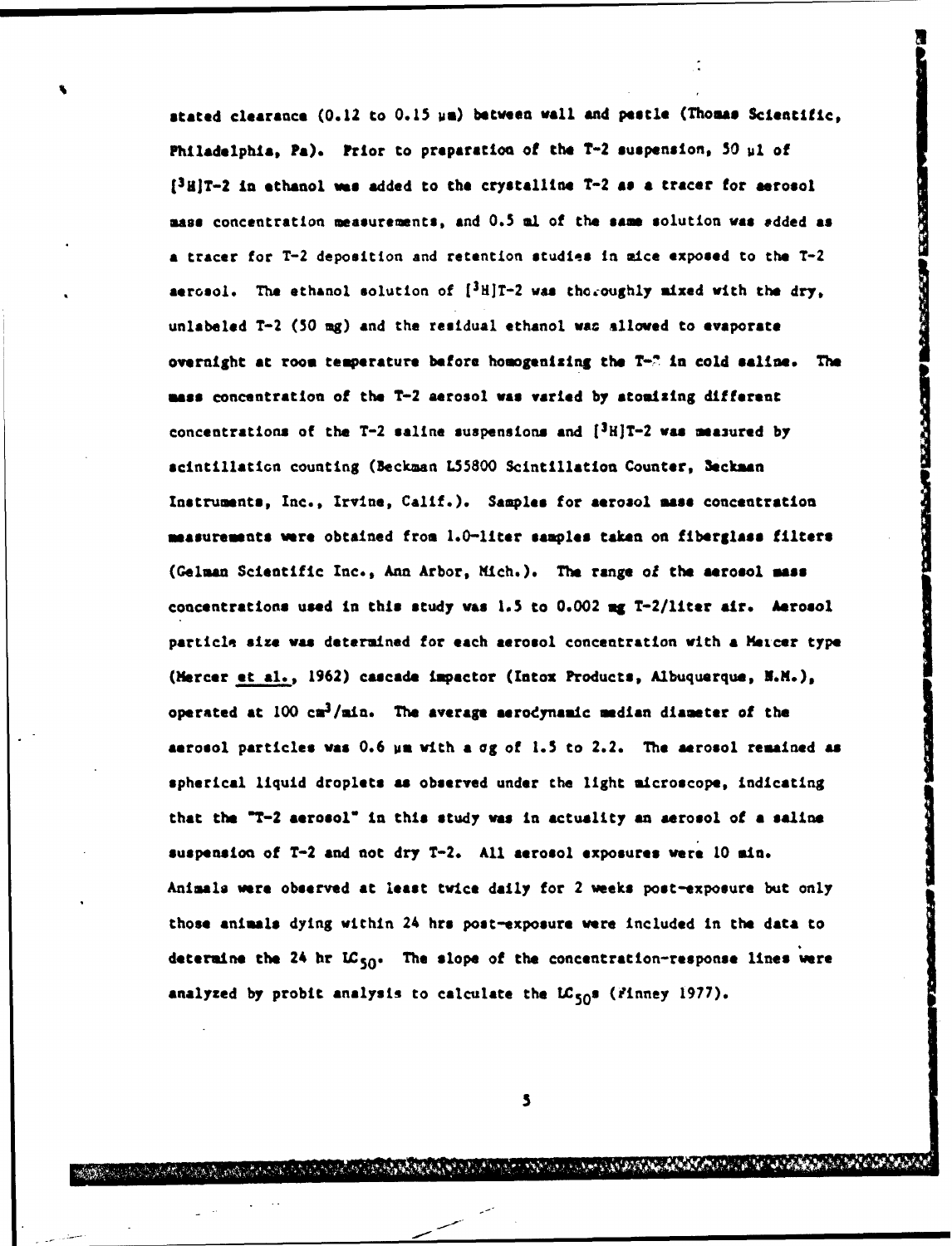Retention of Inhaled T-2 Mycotoxin Aerosol. Two groups of 24 mice each were exposed to selected concentrations of T-2 aerosol. One group of 24 animals **was** exposed to **1.5** mg/liter and the other group of 24 animals was exposed to 0.04 mg/liter. Both groups were arbitrarily further divided after aerosol exposure into two subgroups of 12 mice each; one of which was obcerved for lethality for 48 hrs post-exposure while the other was killedby  $CO<sub>2</sub>$ asphyxiation immediately (i.e. within a few minutes) post-exposure. The intact carcasses of six of the mice killed by  $CO<sub>2</sub>$  asphyxiation were placed in <sup>75</sup>**al** of 2N KOH. The intact lower respiratory tract (i.e., larynx, trachea, and lung lobas) and the nasal turbinates were removed from each of the other six mice. Lower respiratory tracts were freed from extraneous lymphoid and cardiac tissue and placed in 25 **al** of **2N** KOH. The external nares and surrounding skin were removed from the nasal turbinates which were also placed in 25 ml of 2N KOH. All tissues were then incubated overnight at **37"C.** Triplicate  $1.0$ -ml aliquots were subsequently taken and assayed for  $[3H]T-2$ (Beckman Instruments Inc., Irvine, Calif.).

### RESULTS

Concentration-response data comparing lethality in mice against T-2 aerosol mass concentration are summarized 'n Table 1. All of the mice that died after exposure to either 1.0 or 0.5 mg/liter T-2 aerosol died within 12 hr. The single aberrant mouse that survived exposure to 0.5 mg/liter T-2, survived for the full 2-week observation period without exhibiting any obvious signs of toxicity. Mice exposed to either 0.07, 0.1, or 0.15 mg/liter T-2 'aerosol all died within 24 hr. All mice that died after exposure to aerosol mass concentrations of 1.0 to 0.07 mg/liter tended to appear relati-ely normal

**6**

A ANDREWS AND THE REAL MARKET REPORT OF THE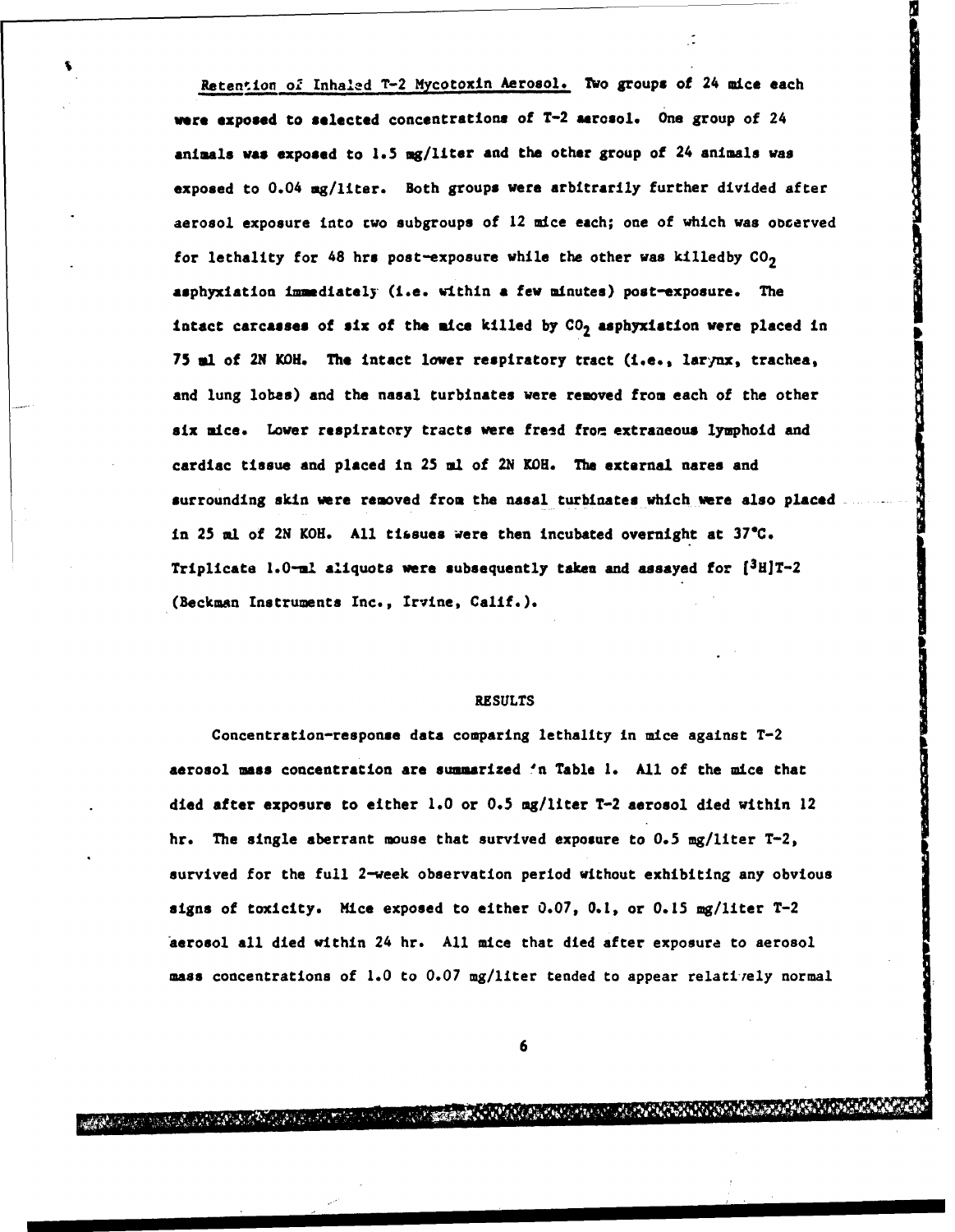when compared immediately after aerosol exposure to control animals. By 4 to 6 hr, however, these mice became lethargic, remained separate from their cagemates, assumed **a** hunched body position, and died in that position. Hice exposed to <0.07 mg/liter T-2 also appeared normal immediately after aerosol exposure, but began to exhibit signs of toxicity at 4 to 6 hr post-exposure. Depending on the aerosol mass concentration, a number of these animals recovered, and some survived for the 2-week observation period. Mice that survived for 24 hrs but died within the 2 wk observation period after exposure to the lowew aerosol concentrations (i.e.  $\langle 0.07 \text{ mg/liter} \rangle$  died at staggered, unpredictable time points, but mostly within 24 to 30 hr post exposure. We calculated the 24 hr  $LC_{50}$  for mice of aerosolized T-2 in saline to be 0.04  $\pm$ 0.008 mg/liter.

### Retention of Inhaled T-2.

In the group of 24 mice exposed to 1.5 **mg** T-2/liter, 12 out of the 12 mice arbitrarily selected for 48 hr observation died within 10 hr post aerosol. These data are summarized in Table 2. Scintillation counts of [3H]T-2 in tissues of mice in the other subgroup of 12 mice showed that 32 **\*** 3 **og** equivalents of T-2 were retained immediately after a 10-min exposure. Of that, 12.5Z was retained in the nasal turbinates and 5.6Z in the respiratory tract. The remaining  $[3H]$  (81.9%) was distributed throughout the rest of the carcass.

From the group of 24 mice exposed to 0.04 mg T-2/liter air,  $(LC_{50})$  six of the 12 mice arbitrarily selected for 48-hr observation died within 15-hr post exposure. Scintillation counts of  $[3H]T-2$  in tissues of mice in the other

**7**

**PARTICULAR AND RESIDENCE**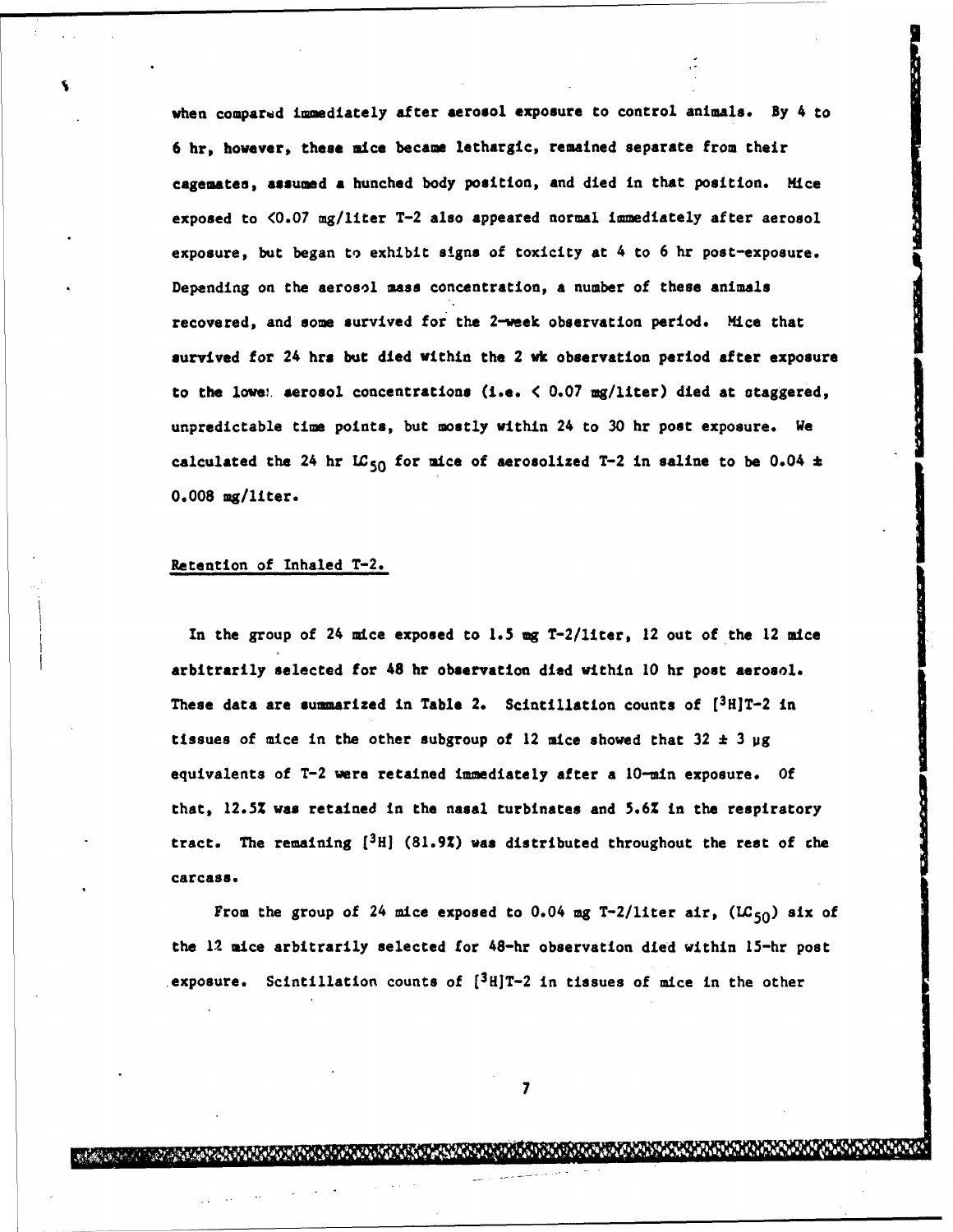subgroup of 12 nice showed that 17 **\*** 1.4 **Ug** equivalents of T-2 were retained Immediately after a 10-min exposure. Of this total, 22.2% of T-2 was retained in the nasal turbinates and 2.41 retained in the respiratory tract. The remaining T-2 (75.4%) was distributed throughout the rest of the carcass.

### DISCUSSIONS

The acute inhalation toxicity of aerosols of T-2 in saline was Investigated. We found that the 24 hr **195 <sup>0</sup>**for mice exposed for **10** min to this aerosol was 0.041 **\*** 0.008 mg/liter. When **we** measured total body retention of ug equivalents of T-2 in mice exposed for 10 min to either 1.5 or 0.04 mg/liter T-2, **we** found a total body burden of 32 **Ug** and 17 **Ug,** respectively. The letter aerosol mass concentration (i.e. 0.04 mg/liter) was an  $LC_{50}$ , and the total T-2 retained (i.e., 17  $\mu$ g) was equivalent to an  $LD_{50}$  of 0.6 mg/kg body weight.

The above data is quantitatively different from those previously reported from this laboratory (Creasia et al., 1986) for a study in which mice were  $ex$ posed under similar conditions to aerosols of T-2 in ethanol. In the previous study we found the LC<sub>50</sub> for T-2 in ethanol to be 0.24 mg/liter for mice of a similar age and weight range **as** those used in this study. More importantly, when we (Creasia et al., 1986) previously measured the total body burden of \*T-2 (expressed as **Ug** equivalents of T-2) in mice exposed to a T-2/ethanol aerosol of 0.24 mg/liter (i.e. the ethanol-T-2 LC<sub>50</sub>; 6 of 12 mice so exposed died within 24 hrs.) we found the total body burden of T-2 to be 28 \* 1.5 **Ug** T-2. Data presented in this report, however, show that a total body burden of  $32 \pm 3$  Mg T-2 was sufficient to kill  $100\%$  of mice exposed to T-2 in saline. If the lethality observed in mice after inhalation of T-2 mycotoxin was a

**8 a q 11 11 d 11 d 11 d 11**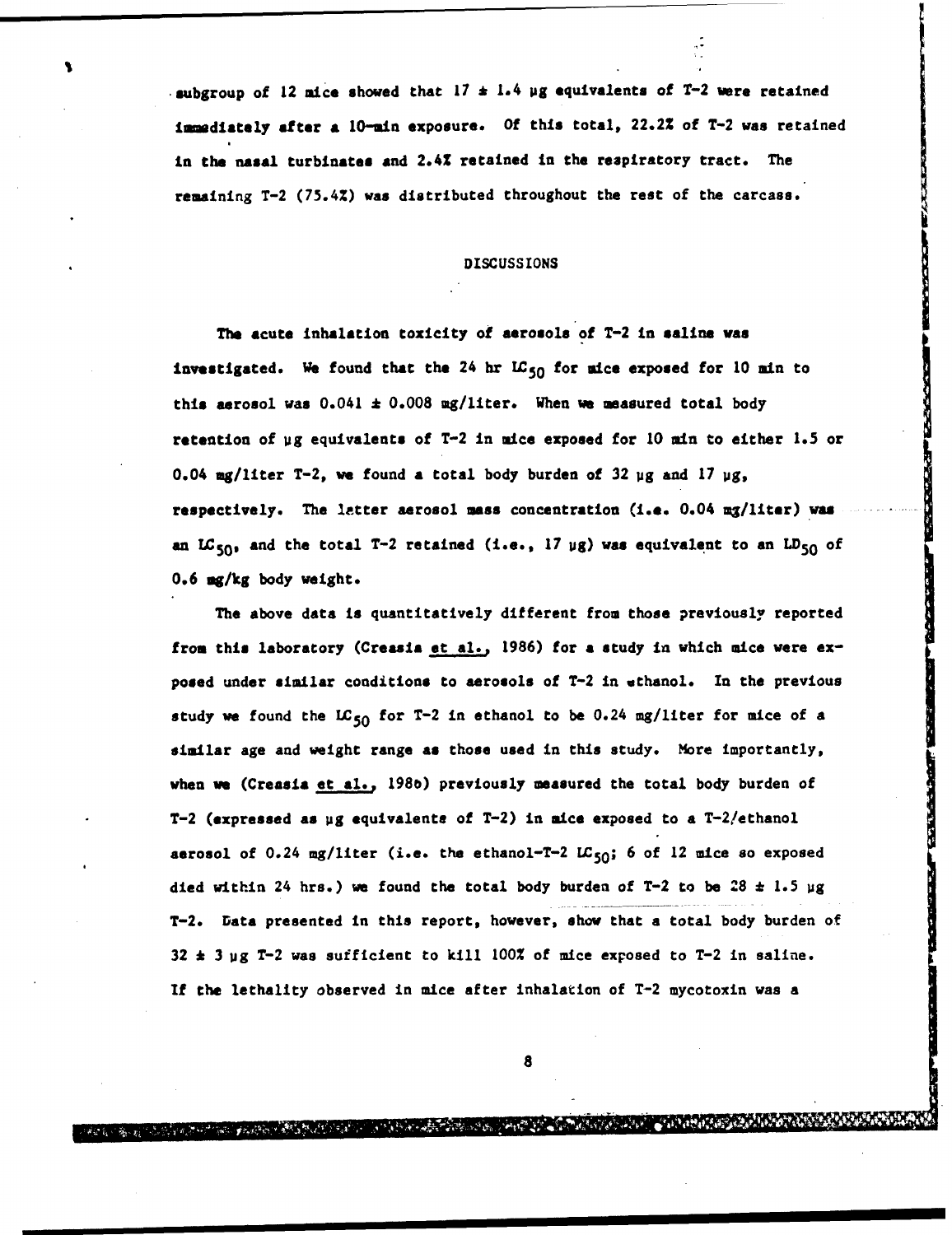result of systemic toxicity of T-2 (i.e. total body burden), the death rates of nice exposed to aerosols of either **a** saline suspension or an ethanol solution of T-2 should be similar when the total body burden is similar, (i.e. 28 **ug** and 32 ug), regardless of the type of T-2 aerosol. Since this is obviously not the case, we postulate that acute toxicity from inhaled T-2 is manifested through organ burden (i.e. target organ), rather than total body burden, and that the respiratory tract is a likely target organ. Studies are currently underway in this laboratory to investigate this theory.

**BEET MOSSES NASSES** TRANS

**BASES OF** 

**PARTICIPAL REPORT PRESENT** 

**9**

**Cardian School**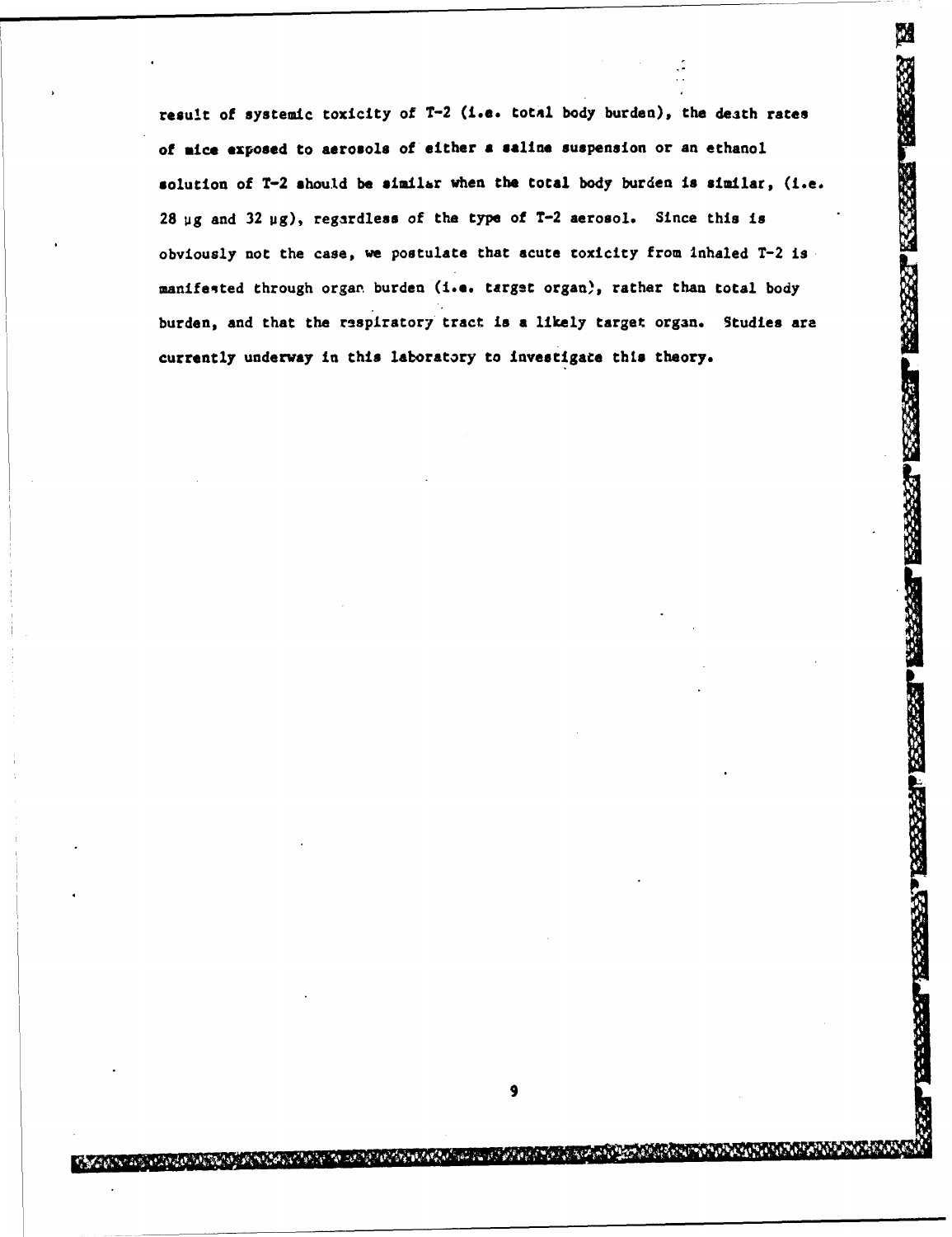### **REFEREEES**

<u>W</u>

532225

**SARA RESER** 

SSSSIP PSSSSSSS

BAMBUIG, J. R., **AND** STRONG, F. H. (1971). 12,13-Epoxytrichothecenes. In MICROBIAL TOXINS, Vol. VII. Algal and Fungal Toxins, N. Ciegler, N. (1971). 12,13-Epoxytrichothecenes. In<br>Microbial Toxins, Vol. VII. Algal and Fungal Toxins (S. Kadis, A. Ciegler, V. (1971). 12,13-Epoxytrichothecenes. In and **S.** J. Ajl, eds.), pp. 207-292. Academic Press, NY.

Committee on Protectiou Against Trichothecene Mycotoxins. (1983). In Protection Against Trichothecene Mycotoxins pp. 1-227. National Academy Press, Washington, D.C.

CREASIA, D. A., THURMAN, J. D., JONES, L. J., III, NEALLEY, M. L., YORK, C. G., WANNEHACHER, R. W., JR., AND **BUNNER,** D. L. (1986). Acute inhalation toxicity of T-2 mycotoxin in **mice.** Accepted for publication. Fund. Appl. Tox.

FINNEY, D. J. (1977). Probit analysis, 3rd Ed., pp 44-66, Cambridge University Press.

MERCER, T. T., TILLERY, H. J., AND BALLEW, C. W. (1962). A cascade Impactor operating at low volumetric flow rates. AEC Research and Development Report, **LF5** Lovelace Foundation for Ifedical Education and Research, Albuquerque, N.H.

UENO, Y. (1977). Trichothecenes: overview address. In Mycotoxins in Human and Animal Health (J. V. Rodricks, C. W. Hesseltine, and M. A. Mehlman, **ads.),** pp. 189-207. Pathotox, Park Forest South, Ill.

**10**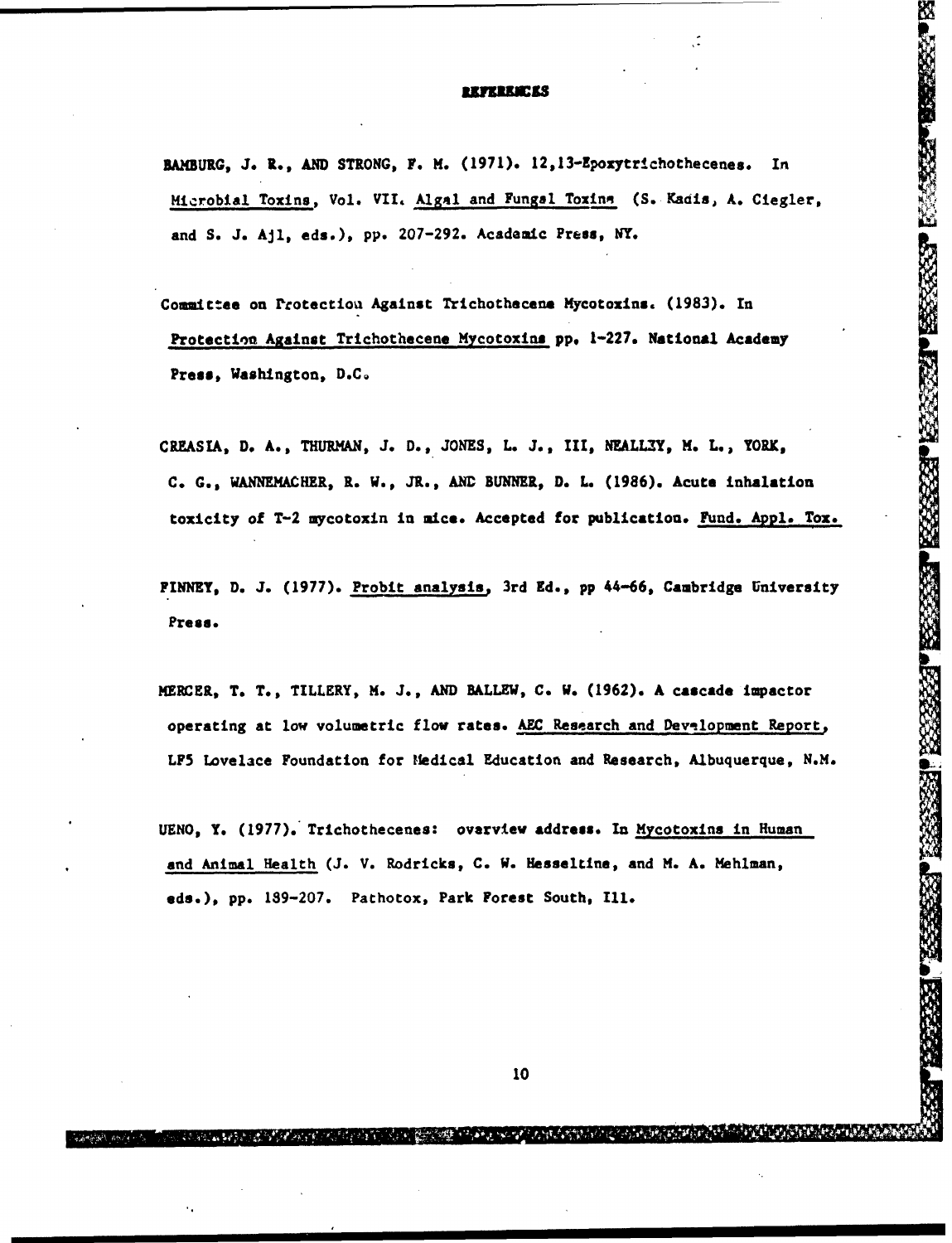UENO, Y. (1980a). Toxicological evaluation of trichothecene uycotoxins. In Natural Toxins (D. Eaker and T. Wadstrom, eds.), pp 1-6, Pergamon Press, Elmsford, N.Y.

UENO, Y. (1980b). Trichothecene mycotoxins. Mycology, chemistry and toxicology. Adv. Nutr. Sci. 3, 301-353.

UNO, Y. (1983). Trichothecenes: chemical, biological and toxicological aspects. Development in Food Science Series, No. 4. Elsevier Scientific Publishers, N.Y.

**CONTRACTOR OF THE PERMITS** 

22.4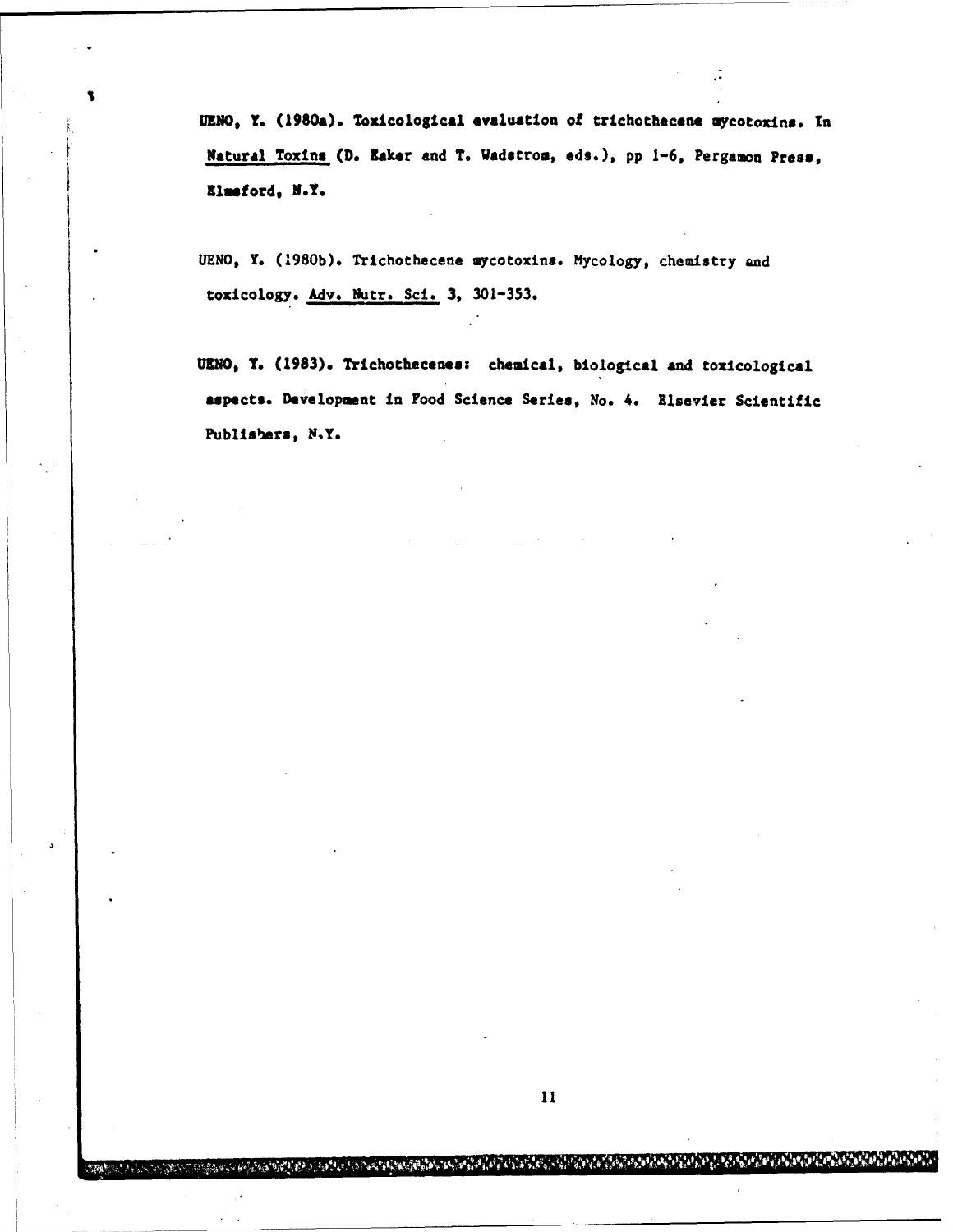**to** conducting the research described in this report, the investigators adhered to the "Guide for the Care and Use of Laboratory Animals"- **as** promulgated **by** the Committee on the Care and **Use** of Laboratory Animals of the Institute of Laboratory Animal Resources, National Research Council. The facilities are fully accredited **by** the American Association for Accreditation of Laboratory Animal Care.

۹

The views of the authors do not purport to reflect the positions of the Department of the Army or the Department of **Defense.**

ြင့္ လုပ္တယ္ တပ္တယ္လို႔ေရာက္ေရးမွာ ရြာေရးလုပ္ခဲ့ရသည္။ ေရာက္ေရးမွာ အမွားကို ရရွိရွိရွိရွိရွိေရးမွာ အမွားကြက္ေရး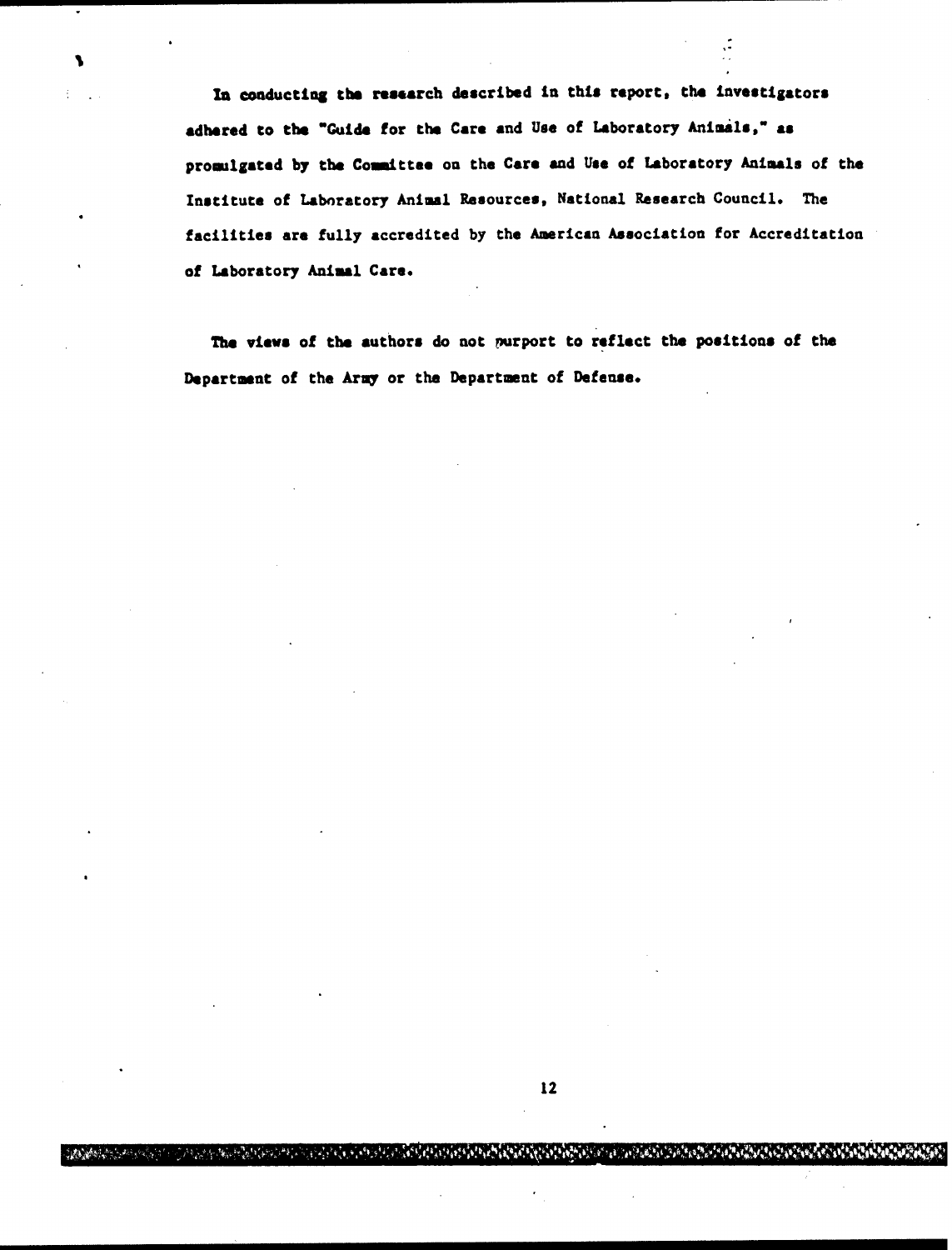ACKMOWLEDGEMENT:

The authors thank Dr. **E. H.** Stephenson, and Mr. W. C. Patrick, **I11,** for review of this manuscript; *Ms.* K. F. Kenyon and **Mr. E.** C. Hauer for editorial service, and Ms. P. L. Weicht for typing this manuscript.

ۮؘ**ؚ۩**۫ۯڹؖٵ؞ڋٙڟڸؽٞ؇؇ۮڋ۩ؾڛڔڟ

 $-3.72$ 

تر دينې

ويتوثرونها والوافعة تعاريا ومراجعة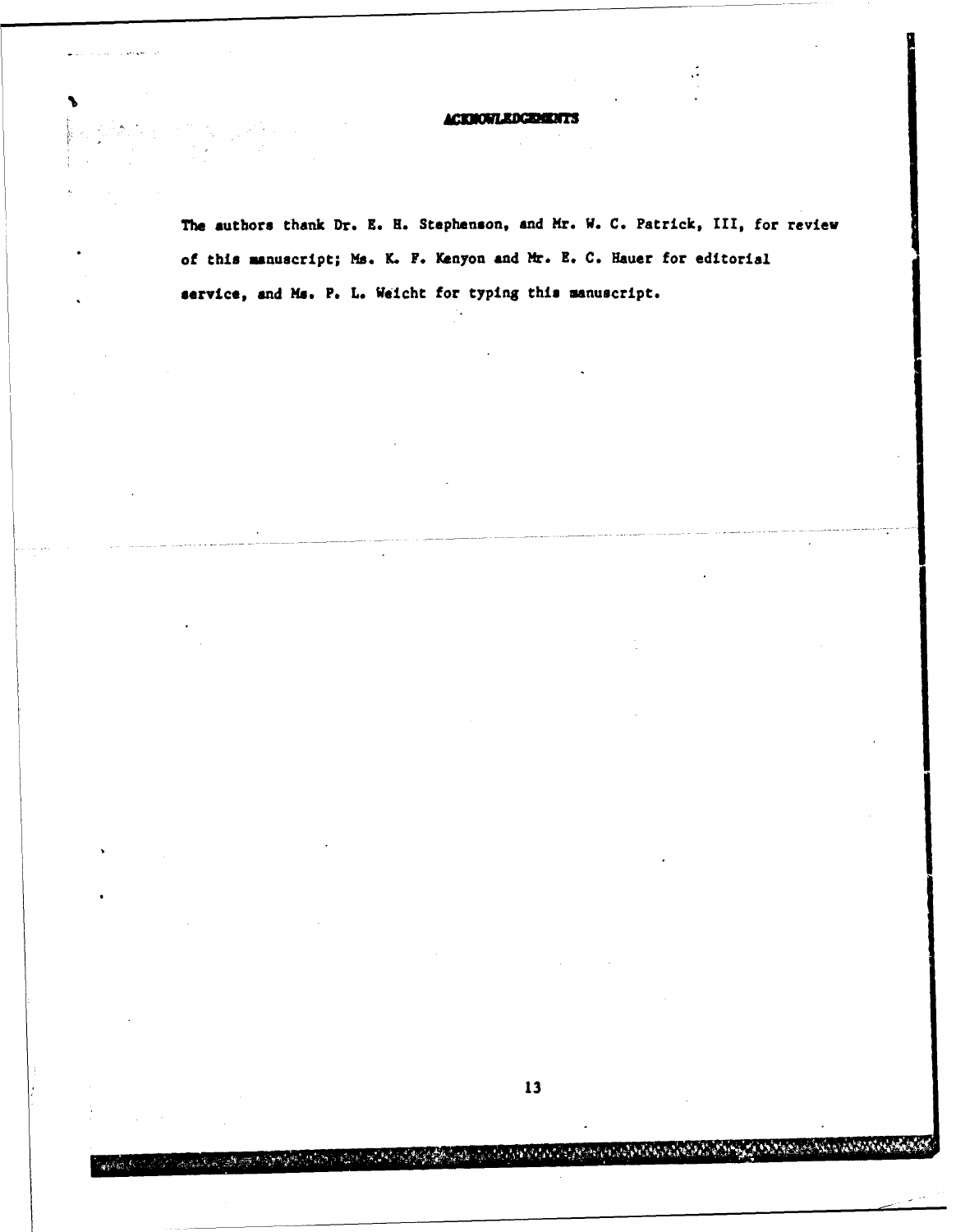## **ACUTE** INHALATION TOXICITY OF **A** SALINE SUSPENSION OF T-2 NYCOTOXIN IN MICEa

| Aerosol Mass                |                                      |
|-----------------------------|--------------------------------------|
| Concentration               | Dead/Exposed<br>$\ddot{\phantom{0}}$ |
| (mg/Liter)                  | (24 hr)                              |
|                             |                                      |
| 1.0                         | 12/12                                |
| 0.5<br>$\ddot{\phantom{0}}$ | 11/12                                |
| 0.15                        | 12/12                                |
| 0.1                         | 12/12                                |
| 0.07                        | 10/12                                |
| 0.04                        | 7/12                                 |
| 0.03                        | $2/12$ .                             |
| 0.002                       | 1/12                                 |
| Saline Control              | O/12                                 |

 $LC_{50} = 0.041 \pm 0.008$  mg/liter

a **10-Min** aerosol exposure

14

A START TO A START THE RESERVE OF THE RESIDENCE OF A START OF A START OF A START OF THE RESIDENCE OF THE RESIDENCE

TABLE **I**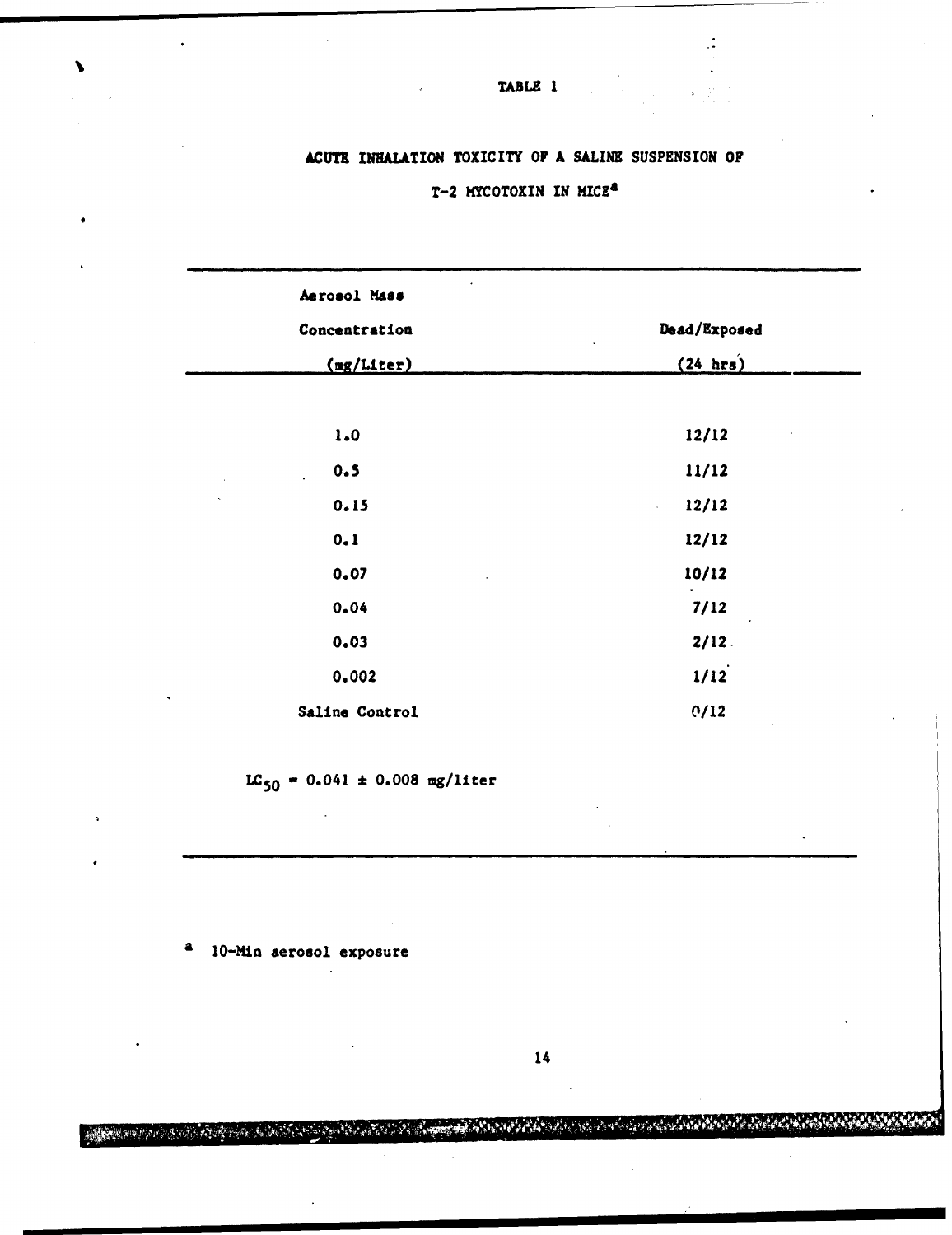TABLE 2

۱

 $\frac{1}{p}$ 

# RETENTION OF INHALED T-2 MYCOTOXIN IN HIGE EXPOSED TO

## AN AEROSOL OF A SALINE SUSPENSION OF T-2<sup>2</sup>

A BARA A SHEATH ANN AN DAOINE AN DAOINE AN DAOINE AN DAOINE AN AM AN DAOINE AN AM AN DAOINE ANN AN DAOINE AN A

|                     |                 |                         |                    | <b>X</b> Distribution |                 |
|---------------------|-----------------|-------------------------|--------------------|-----------------------|-----------------|
| Aerosol Mass        |                 |                         | <b>Louer</b>       |                       |                 |
| Concentration       |                 | Equivalents of T-2      | <b>Respiratory</b> | Masa1                 |                 |
| (mg/liter)          | Exposed<br>Dead | Whole Body <sup>D</sup> | Tract <sup>D</sup> | Turbinates            | Carcasasc       |
| $\ddot{\mathbf{.}}$ | 12/12           | $32 \pm 3$              | $5.6 \pm 0.4$      | $12.5 \pm 6.2$        | $81.9 \pm 10.3$ |
| 0.04                | 6/12            | $17 \pm 1.4$            | $2.4 \pm 0.2$      | $22.2 \pm 3.4$        | $75.4 \pm 8.9$  |
|                     |                 |                         |                    |                       |                 |

- a 10-Minute aerosol exposure
- $N = 6$ ; mean  $\pm$  SD <u>م</u>

 $\bullet$ 

Remains after lower respiratory tract and nasal turbinates removed

 $\frac{1}{2}$